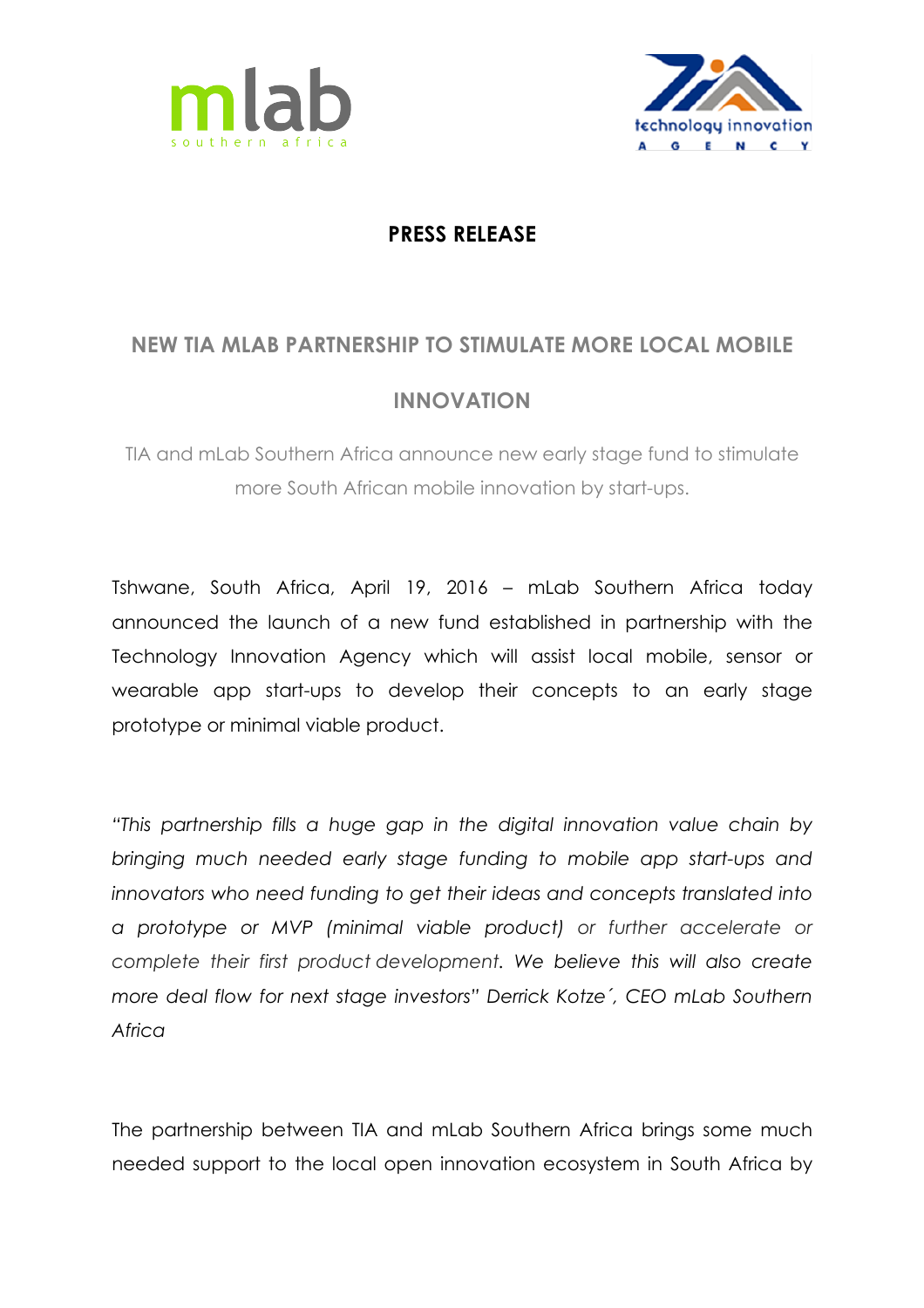



making early stage grants of up to R500,000.00 (Five Hundred Thousand Rand) available to qualifying start-ups.

The funding process will include several rounds aimed at assisting applicants to properly define their solution, development and financial requirements and pitching material. This support will be provided at a number of boot camps hosted throughout the year. Completed cases will then be presented by the start-ups to a funding panel who will evaluate and approve early stage development grants. Funded start-ups will also receive additional acceleration support from mLab Southern Africa.

Interested start-ups and innovators can submit their applications online at www.mlab.co.za/funding to attend the boot camps in Johannesburg and Cape Town. More cities will be announced during the year.

*"The partnership between TIA and the mLab will assist us in building a pipeline of sound mobile app based innovations, which up to so far have been difficult to assess within our mainstream innovation funding scheme"*  Segopotso Moshapo, Head ICT at TIA

mLab Southern Africa is a technology accelerator and non-profit company (NPC) which focusses on skills development, product development and enterprise development within the technology innovation economy across the mobile, internet of things, data sciences and digital design verticals.

TIA is an Agency of the Department of Science and Technology, established in terms of the TIA Act. The objective of TIA is to stimulate and intensify